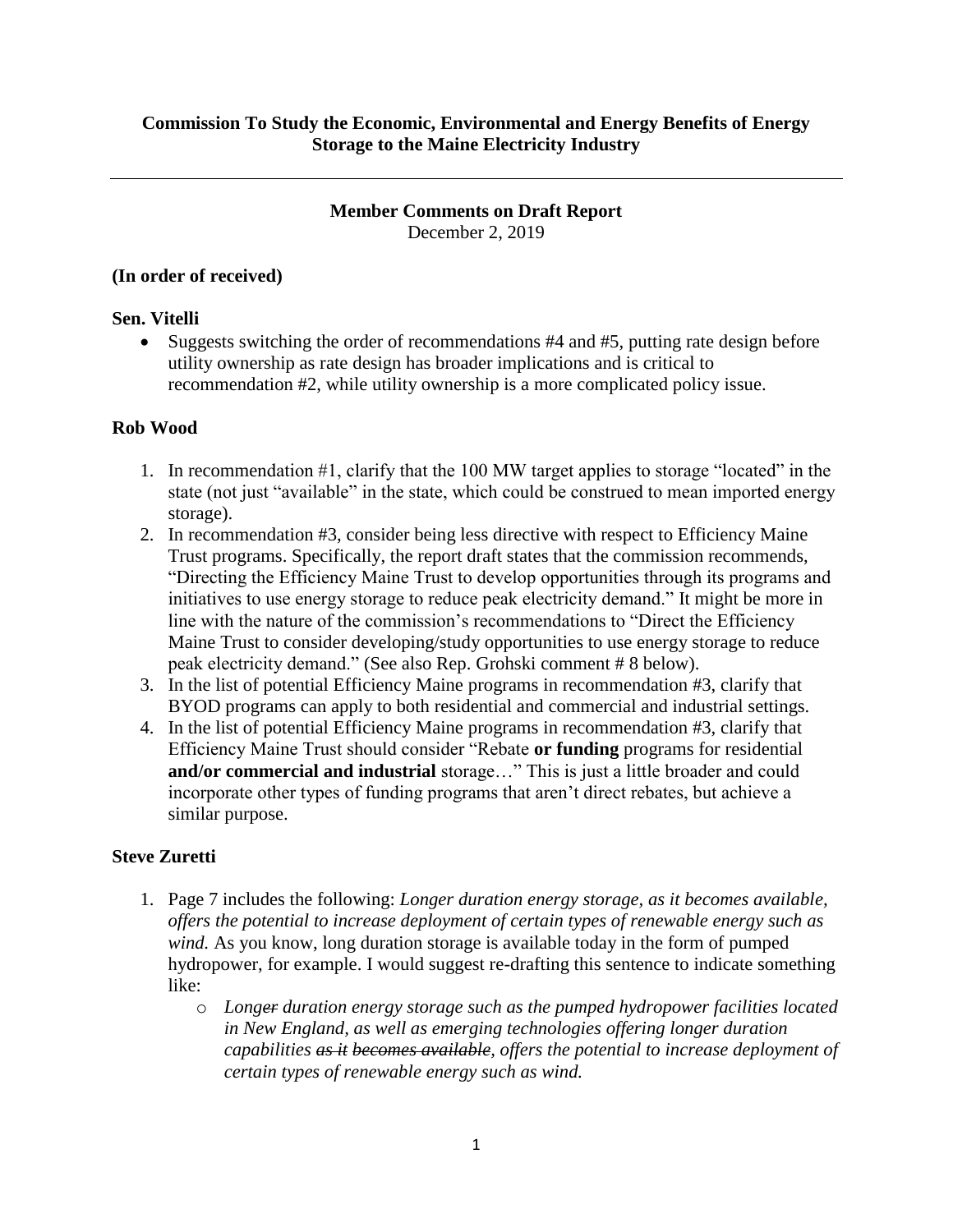- 2. I strongly recommend some refinement to the utility ownership section (Recommendation 4). While I appreciate the recommendation is a directive to the PUC to examine the potential for utilities to develop/own/operate energy storage in a limited fashion, I believe it is important both that the Commission acknowledge this is an area of debate as well as establish some framework for the PUC to consider as it reviews the legality of utility ownership and determines "guardrails" to ownership. This could include the addition of the following to the current draft:
	- o The question of utility ownership is, at this time, both unsettled and debated.
	- o Depending on the use cases, utility ownership of energy storage could present a departure from the intent of restructuring of the electricity sector. This is especially the case when discharging from grid-scale or aggregated systems.
	- o Accordingly, the Commission recommends that, if the State proceeds with allowing utility ownership of energy storage, that it be limited to applications that assist with distribution system optimization. Furthermore, although the Commission has determined it is appropriate to consider non-wires alternatives for transmission and distribution investment, the Commission recommends that adequate opportunity be maintained for private investment. As such, in instances where utilities seek to deploy energy storage, the Commission recommends a PUC administered process that includes proposals from third-party investment. This approach could ensure sufficient opportunity exists for energy storage developers, promote cost-competitive outcomes and ultimately limit risks to Maine ratepayers.

#### **Grohoski**

- 1. Add an additional sentence on page 3, paragraph 3 that summarizes the current EMT pilot projects.
- 2. On page 6, paragraph 2 in reference to "peaker" plants text in parenthesis mentions that these plants are generally natural gas plants, mention oil plants as well, as those are even more environmentally concerning than natural gas.
- 3. Add "generation" to the following sentence (page 6, paragraph 2) The usage of storage during these peak usage periods also could delay or defer the need to invest in new generation capacity, as well as, . . .
- 4. Edit the following sentence on page 9 as follows Whether behind-the-meter or on a larger scale, in order for people to invest in storage that will provide system benefits to all ratepayers, an investor needs to be monetarily compensated for the value the storage project is providing to the system since they are it is bearing all of the costs.
- 5. Add a sentence on page 9 at the end of paragraph 2 to highlight the cost consequences to Maine ratepayers of carrying more peak load in Maine as other states reduce theirs.
- 6. In reference to careful consideration of any policy in relation to low-income populations (page 10 paragraph 1) does the report also need to provide the same consideration to business and industrial customers whose bottom line can change detrimentally with only small changes in electricity costs.
- 7. In relation to the adder for storage (page 11, paragraph 4) give an example of eligibility criteria from one of the presentations we heard, like those of the MA SMART adder. Specific adder requirements listed in SunRaise presentation, but could be more general